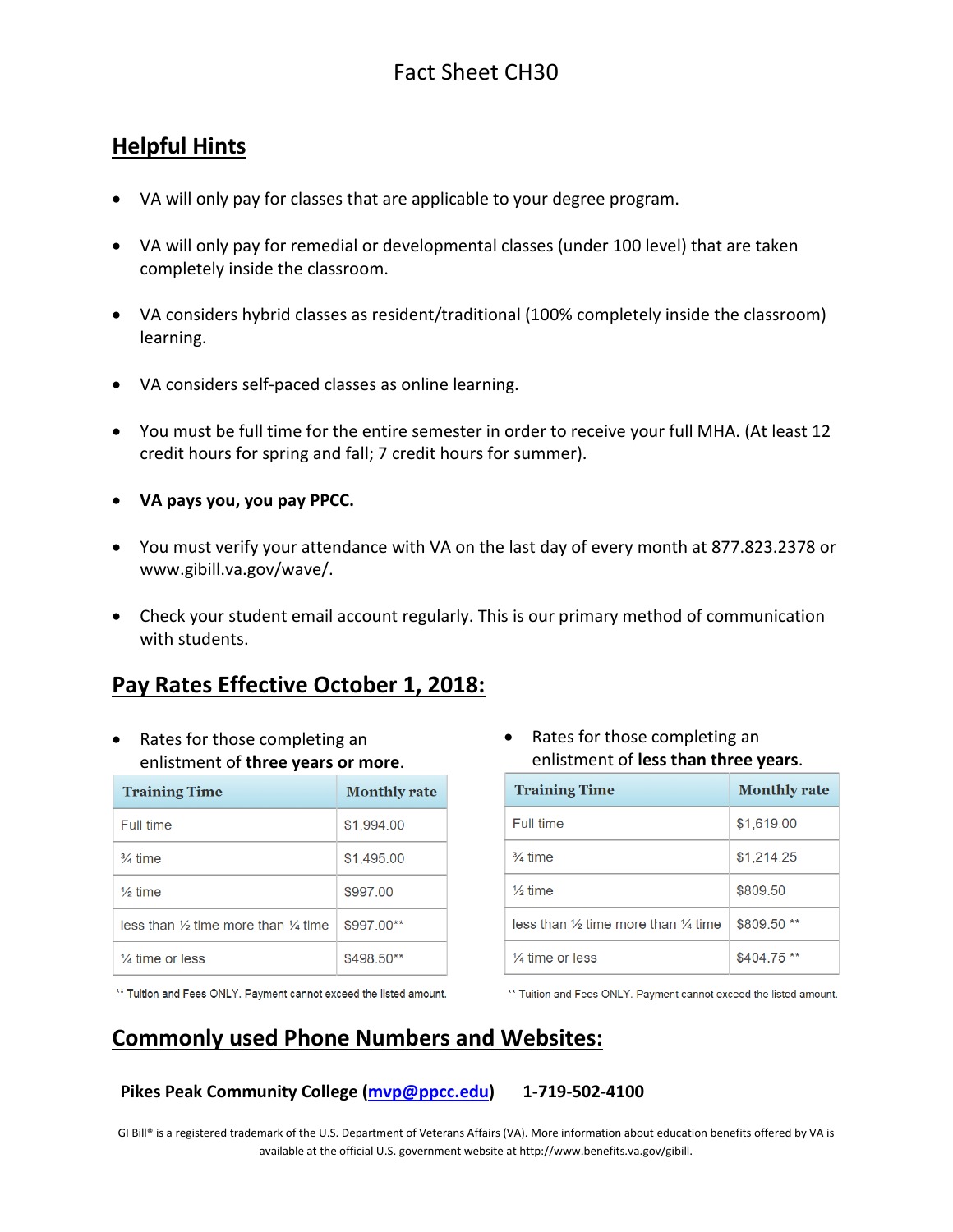## Fact Sheet CH30

| <b>St. Louis VA Regional Office General Education</b>                                                                                                                    | 1-888-442-4551         |
|--------------------------------------------------------------------------------------------------------------------------------------------------------------------------|------------------------|
| <b>Monthly Verification of Enrollment</b>                                                                                                                                | 1-877-823-2378         |
| W.A.V.E<br>The first time you log onto W.A.V.E. (Web Automated Verification of<br>Enrollment) your password will be the last 6 digits of your social security<br>number. | www.gibill.va.gov/wave |
| Direct Deposit - Sign up or change                                                                                                                                       | 1-877-838-2778         |
| VA Debt Management Center                                                                                                                                                | 1-800-827-0648         |
| National Personnel Records Center                                                                                                                                        | 1-314-801-0800         |
| Denver/VOC Rehab                                                                                                                                                         | 1-303-914-5550         |
| GI Bill®                                                                                                                                                                 | www.gibill.va.gov      |
| eBenefits                                                                                                                                                                | www.ebenefits.va.gov   |
|                                                                                                                                                                          |                        |

#### **Definitions:**

**Academic Probation:** Schools that have an academic progress policy allowing for a period of academic probation prior to termination for Unsatisfactory Progress (Academic Suspension) are required to notify VA promptly. PPCC requires the student to maintain a GPA of 2.0 or higher. If the student fails to maintain a GPA of 2.0, the student will first be placed on Academic Probation. If the student fails to maintain a GPA of 2.0 during their probation period, the student will then be placed on Academic Suspension.

**Advanced Payment:** Provides a student with benefit payments at the beginning of a school term to help the student meet expenses concentrated at the beginning of the term. Advanced payment pays the student's monthly benefit for the first and second month of the quarter or semester in advance. Student must submit request for advanced payment 30 days prior to the start of the term. Student must be enrolled at least half-time. Advanced payment applies only to Chapter 30, 35 and 1606.

**Change of Address and Direct Deposit:** Information must be kept current. Chapter 30 and 1606 can use the WAVE system to update information. All other students can call 877-838-2778 or go to [http://www.ebenfits.va.gov/.](http://www.ebenfits.va.gov/)

GI Bill® is a registered trademark of the U.S. Department of Veterans Affairs (VA). More information about education benefits offered by VA is available at the official U.S. government website a[t http://www.benefits.va.gov/gibill.](http://www.benefits.va.gov/gibill)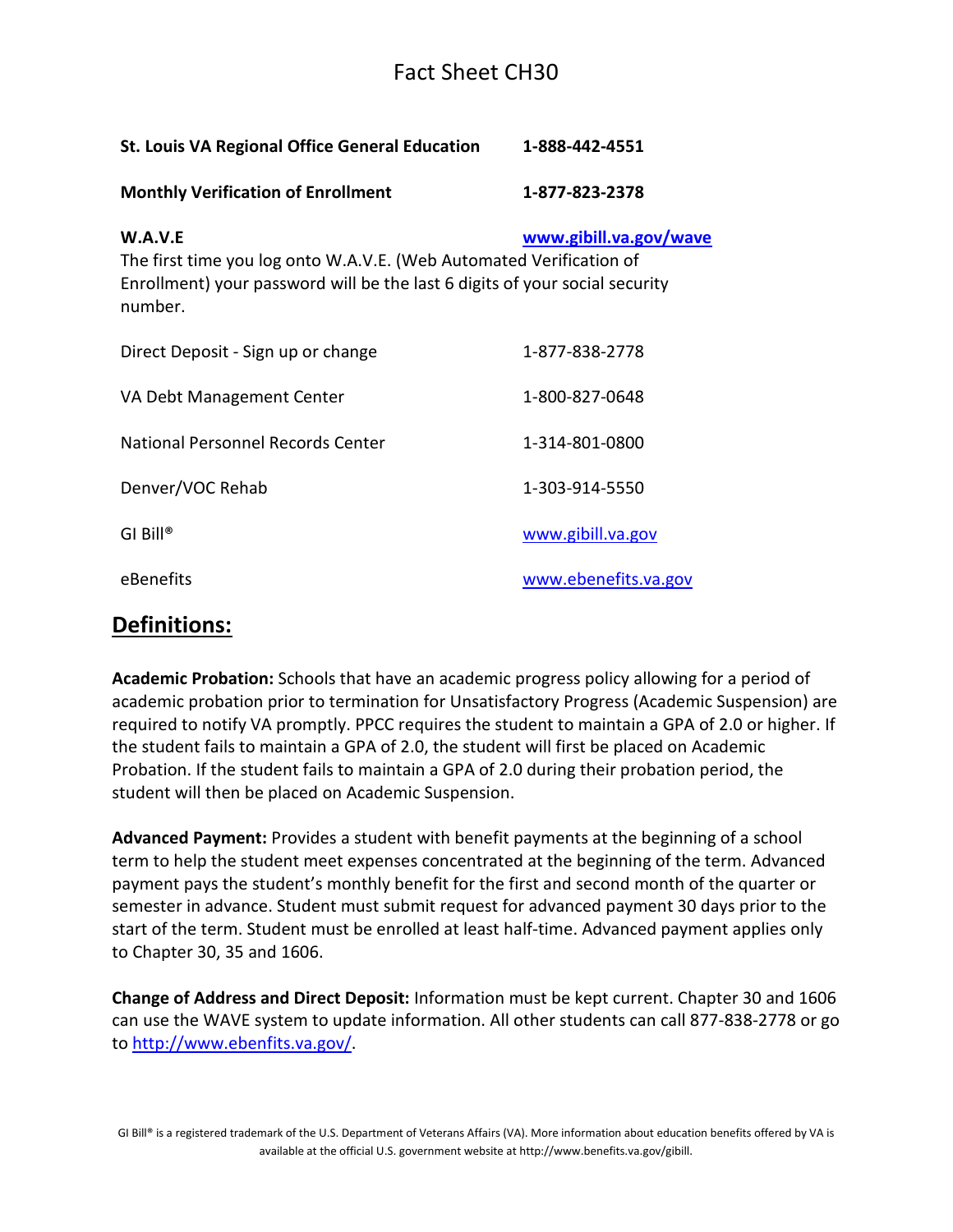# Fact Sheet CH30

**Course Applicability:** Only courses that satisfy requirements outlined by the PPCC catalog or graduation evaluation form can be certified for VA purposes. If the student takes a course that does not fulfill a program requirement, it cannot be certified for VA purposes.

**Course Substitutions:** If the college allows substitutions for program requirements, VA will allow course substitutions if the school approves them and they are documented in the students' file (Degree Modification).

**Debts and Over-Payments:** A debt is established on the student when:

- Withdrew on or after the first day of term.
- Reduced hours whether the reduction occurred before or during the term.
- Attended at least one day of any of the classes certified and a payment has been issued.
- The school reported a change in enrollment and reported a reduction in tuition and fees due to student action reducing or terminating courses.
- Drops a course or adds a course.



**Hybrid Classes:** Hybrid, or blended, courses combine on-campus class sessions with Internetbased coursework. In most cases students will meet once a week for lecture, hands-on learning, and face-to-face group activities. Remaining assignments will be completed online.

**Last Date of Attendance (LDA):** VA requires the school to report the LDA if the student:

- Officially withdraws.
- Is administratively withdrawn or stops attending without officially withdrawing.

**Non-Punitive Grade:** A grade that does not count as earned credit and is not considered in progress standards for graduation. A withdrawal after the drop period is a non-punitive grade. They do not apply to the degree and they do not affect academic progress (GPA).

**Prior Credit:** VA **requires** the school to review prior credit from previous institutions as well as any military training and grants credit as appropriate to the student's current program.

**Punitive Grade:** A grade assigned for pursuit of a course which is used in determining the student's overall progress toward completion of this school's requirements for graduation (e.g.